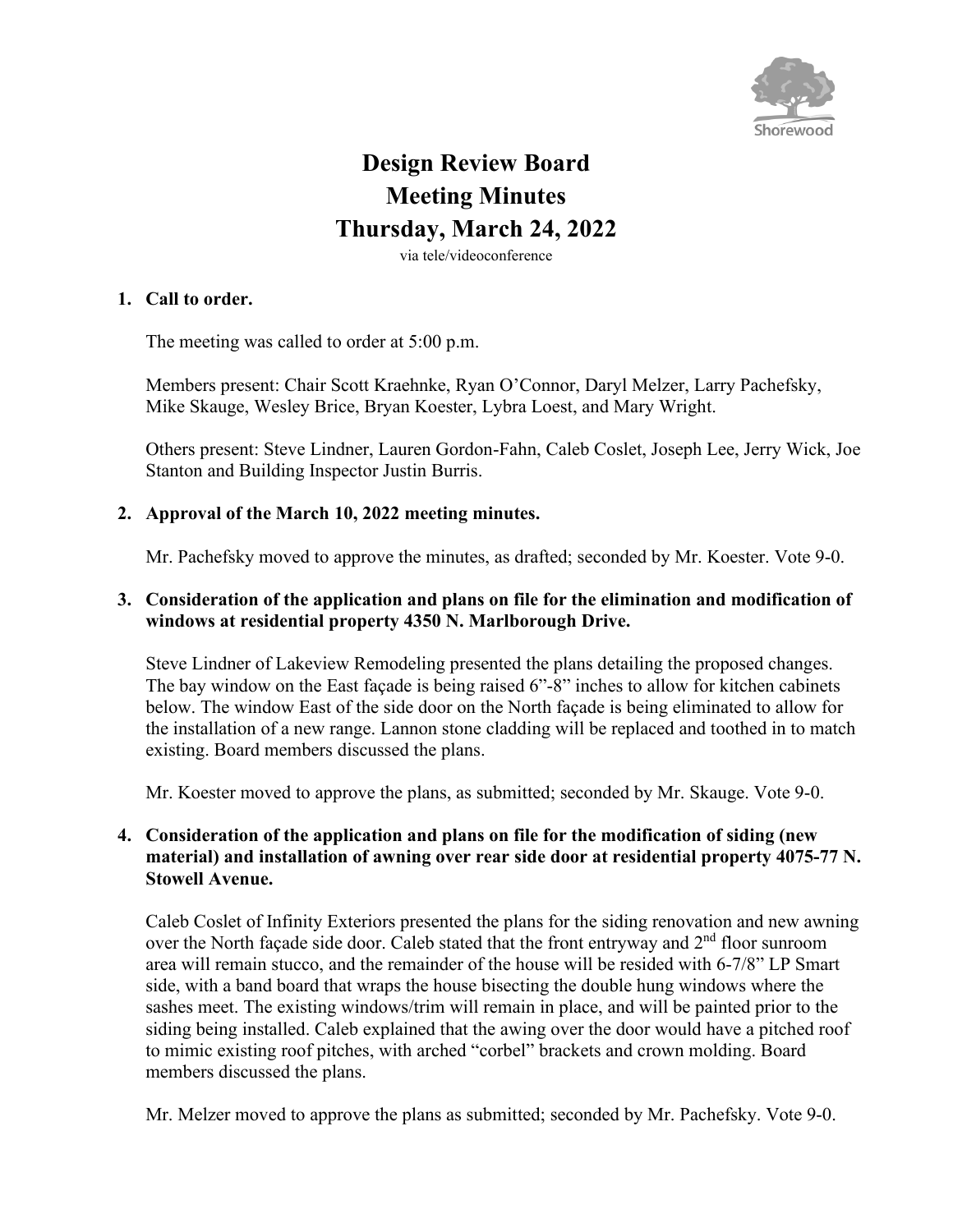## **5. Further consideration of the application and plans on file for a proposed multi-family redevelopment at commercial properties 2418, 2420 and 2428 E. Capitol Drive.**

Mr. Lee presented the changes that were discussed during the last meeting, including the West façade ground floor, window & door height elevations, parapet heights, signage, hardscapes/green roof elements, and the East façade louver vent.

Chair Kraehnke opened the floor to the public for their comments and questions.

Ms. Anita Krier, property owner 2518-24 E. Capitol Dr., stated that she was concerned with the massive project on the corner, and that the lack of green space seemed inappropriate.

Mr. Ed Ruen, 4015 N. Stowell Ave., stated that he felt the neighbors should have been involved earlier in the process, and that the building could have been a model for the Village. He appreciated the opportunity for discussion, and felt that starting over on a complete redesign with the neighbors and developers working together was the best course of action. He stated he is opposed to the design, and hopes that something in keeping with the "spirit" of Shorewood can be designed and constructed.

Ms. Lauren Gordon-Fahn, 4075-77 N. Stowell Ave., commented on the green space and did not understand why this site was not held to the 30% minimum requirement. She stated that she believed a mixed-use of commercial and residential would be more fitting, and that a more park-like feel with additional green space would be beneficial for residents, and their dogs.

Mr. Daniel Walsh, 4024 N. Stowell Ave., stated he did not believe that this has been a collaborative effort. He stated that the single biggest issue is the massing, and that the building when complete, will appear significantly larger than surrounding homes and businesses. He stated that the landscaping was inadequate, that the Village requires a minimum of 30% grass, plantings and natural vegetation, and that this site provides less than 10%. He stated that the building is too large for the area, and should be scaled down to fit appropriately into the neighborhood.

Ms. Vicki Herman, 4071 N. Stowell Ave., stated that she was thankful for the change in color, that it is more in line with the neighborhood, and for moving the garage entrance onto the alley side of the building. Ms. Herman asked if a speed bump could be added to the alley to slow traffic exiting onto Stowell Ave.

Mr. Matthew Hietpas, 4062 N. Stowell Ave., stated he agrees with previously made statements that the building is too large for the area, and that there is not enough green space.

Ms. Andrea Brandt, 4054 N. Stowell Ave., stated she agrees with the neighbor's comments, and questioned if anyone had consulted an arborist. She stated she believes the trees and plantings shown on the renderings would not survive in those locations. She stated that she did not care for the design.

Ms. Karen Desing, 3952 N. Stowell Ave., stated she believed the building was too large for the area.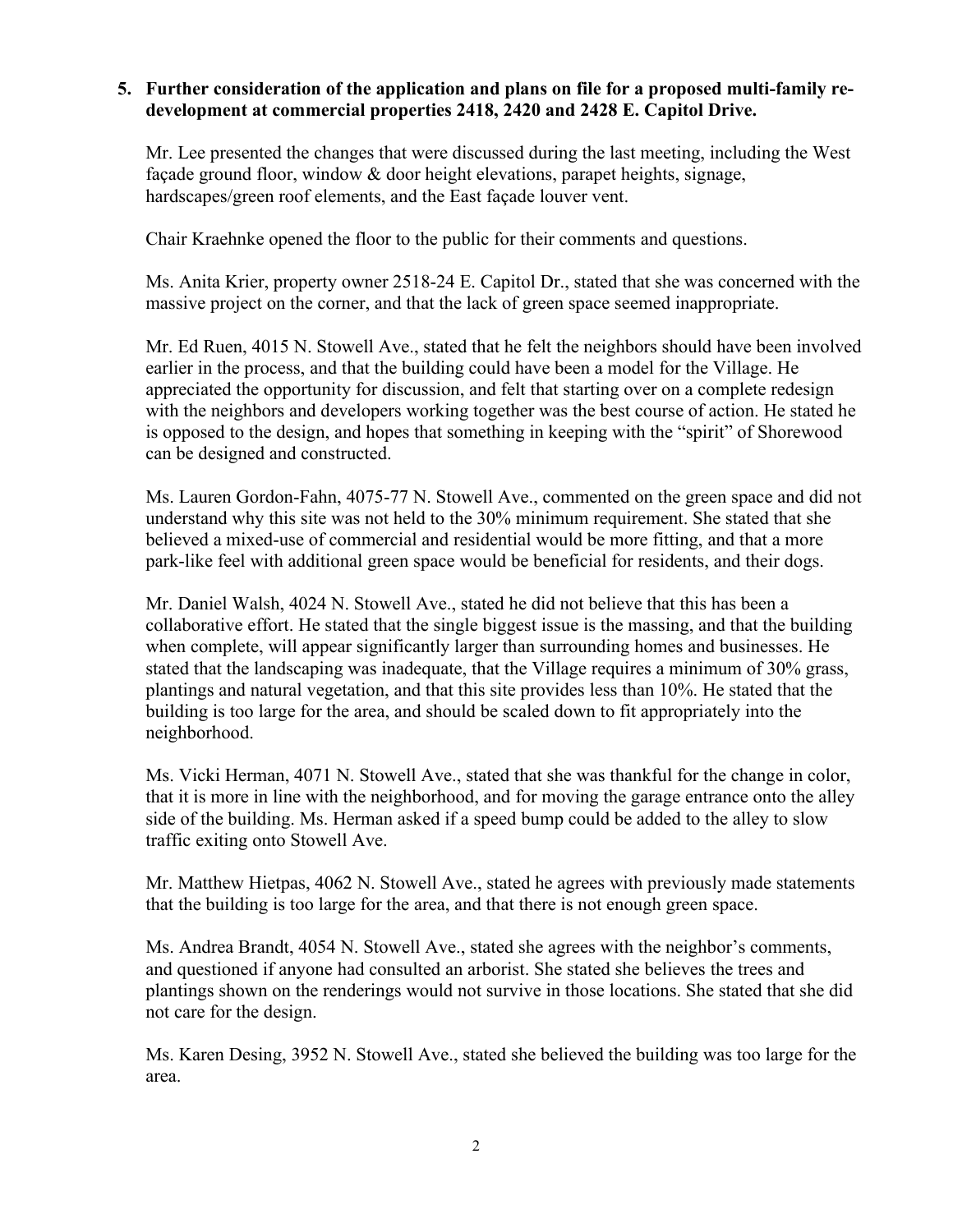Ms. Bill Desing, 3952 N. Stowell Ave., stated he believed the building was too large for the area. He questioned why the "green space" requirement was not applied to commercial properties, and he felt that the building should not be larger than three stories.

Chair Kraehnke addressed some of the comments made by the public, noting that he and the Board had received and reviewed the additional information provided by the public, and weighs their concerns as well.

He noted that the Zoning Code allows building in this District (B-3) of entirely residential use, and that any new building in this District must be a minimum of two stories. He also noted the code allows up to four stories and up to 60 feet in height, and that this building is proposed at 49 feet 6 inches in height, making only 85% of the total height it could be.

Chair Kraehnke noted that the section pertaining to the 30% "green space" is located in the beginning of the Chapter where the more general provisions are located, and that the specific provisions that pertain to the individual Districts conflict with the general provisions, and that the specific zoning district provisions take precedence. He also noted that the Plan Commission was in the process of reviewing a change to this ordinance as it has been identified by Village staff as needing to be updated.

Mr. Daniel Walsh, 4024 N. Stowell Ave., stated that because of the Special Exception for parking that the project received, the building could not have otherwise been constructed this large. He noted the Special Exception was granted without notice to the neighbors, and that no other community in the metropolitan area would have granted an exception such as this without first seeing the proposed development.

Ms. Lauren Gordon-Fahn, 4075-77 N. Stowell Ave., commented that a friend told her that their rights [the neighbors] would be upheld by this Board, the Design Review Board, and that considerations should be made to ensure this project matches the vibration of the rest of the Village. She noted that listening to other Design Review Board considerations there are very detailed and pointed questions, and that the same ought to be done with respect to this project.

Chair Kraehnke thanked Ms. Gordon-Fahn for her comments, and noted that while the Board does reserve the right to deny a project based on the design criteria, this was the third time the Board was seeing the proposal after previous discussions and revisions.

Ms. Andrea Brandt, 4054 N. Stowell Ave., stated that this project spans three different parcels, and to consider that the size is so great because it is taking up the area of three different properties.

Chair Kraehnke moved from public comments to Board discussion.

Mr. Brice stated that from an overall design perspective he was not happy with where the proposal is at. He noted that the developer had addressed previous concerns he brought up, but that more could be done to address the neighbor's concerns. He noted that the Central District Master Plan did address scale and massing, and that it should be determined by the relationship to adjacent structures. He felt that additional details, elevations, and illustrations that show the relationship between this building/site and the neighborhood would be beneficial in guiding the Boards decision.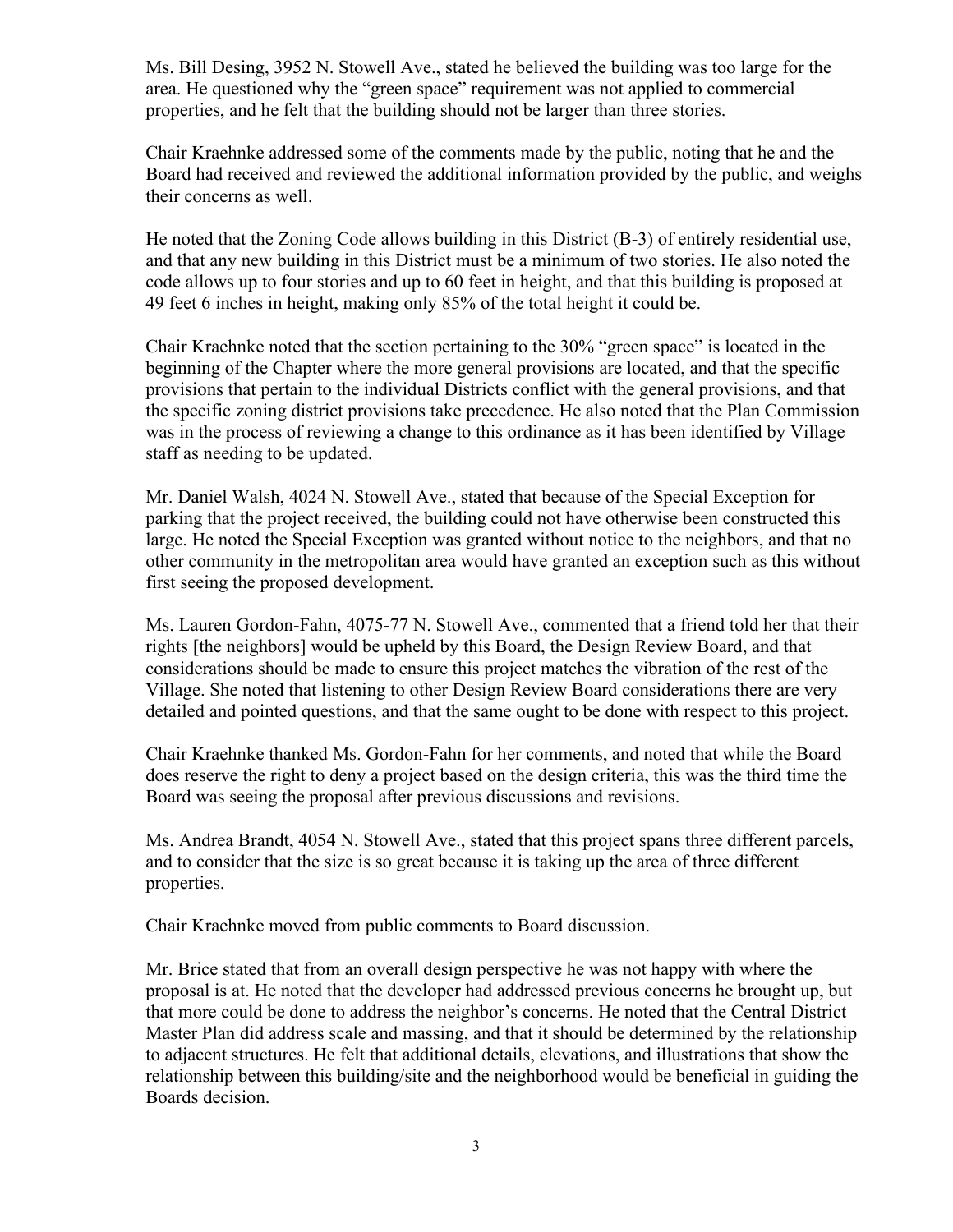Mr. Brice also stated that he did not care for the false windows to screen the parking at the street level, and that changes could be made to make it more pedestrian friendly.

Chair Kraehnke noted that the zoning code allows the proposed window displays, and asked Mr. Brice if it is just a matter of him not liking them.

Mr. Brice answered stating that while they are allowed, that does not mean that there are not other available options, and that something else may lend itself to a more pedestrian friendly appearance; that it lacks activity.

Chair Kraehnke stated that the Board evaluates the designs that are brought to them, and weighs in on what if anything can be done to improve upon what has been presented, and because the owner of a property generally has an idea of what they want to do with the property, *significant* design changes seem out of place.

Mr. Koester stated he wanted to recognize the work that goes into projects before they get to the Design Review Board, the other Boards/volunteer members that make recommendations and approvals, elected officials, and Village staff. He noted that the Design Review Board did approve a very similar project in 2021 at the corner of Lake Bluff Blvd. and Oakland Ave., and in that case too it abuts a residential neighborhood. He recognized the changes that the developer had made upon the Boards request, and is in support of the current design.

Mr. Melzer acknowledged that he had reviewed the additional information provided by the neighborhood residents, and that their work was not in vain. He noted that he agreed with a number of the comments made by members of the neighborhood, and that additional green space would be appreciated.

Ms. Loest noted that the landscape plan had not received too much attention, and questioned the existing street trees that were proposed to be removed. Mr. Burris stated that there had been updates to the plans, and that all existing Village street trees would remain in place as is. Ms. Loest questioned the survivability of the proposed grass at the SE entrance of the building, and suggested that an alternative ground cover may be more appropriate. She noted that generally the variety of tall grasses that would remain throughout the winter in conjunction with different flowering plants the overall landscape plan would work nicely to provide year-round interest. She asked if there was a maintenance plan, if there was going to be irrigation or a manager on site to ensure upkeep of the landscaping.

Mr. Stanton answered that yes, there would be continual maintenance of the landscaping and that they had a landscape architect design their plan with local conditions in mind.

Ms. Loest noted that while there isn't the commercial activation she and many others would like to see, that the proposed landscape plan provides attractive visual interest, which is lacking in some of the other existing developments farther West down Capitol Dr.

Chair Kraehnke stated he appreciated the signage placeholder, and that it draws attention to the entrance. He appreciated the variation of the brick details on the West façade, and the parapet elevation changes. He noted that the manner in which the brick steps down, helps the building work into the adjacent neighborhood better with respect to massing.